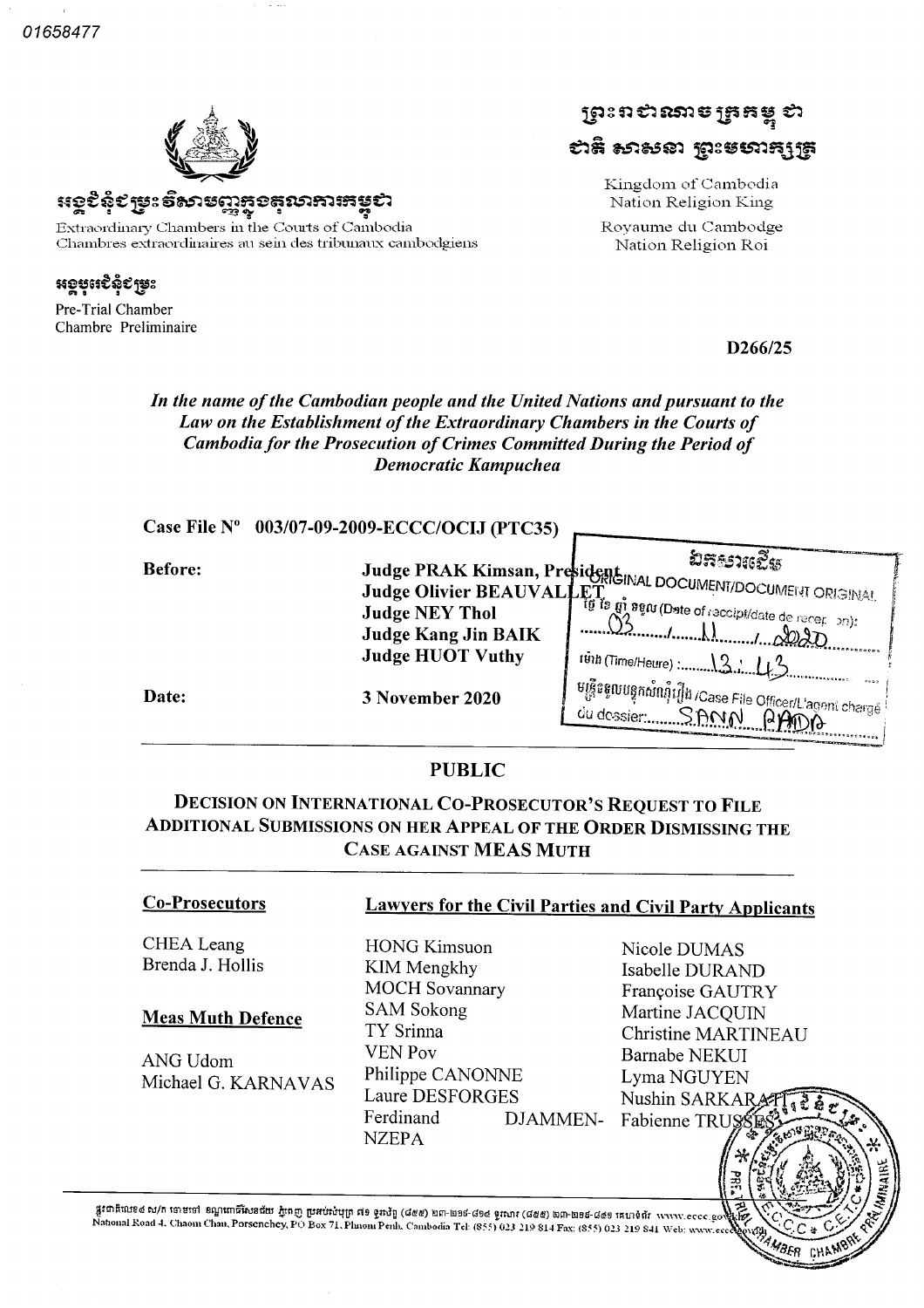THE PRE-TRIAL CHAMBER of the Extraordinary Chambers in the Courts of Cambodia is seised of the "Request to File Additional Submissions on her Appeal of the Order Dismissing the Case against MEAS Muth" filed by the International Co-Prosecutor on 26 August 2020 ("Request").<sup>1</sup>

# I. PROCEDURAL HISTORY

On 28 November 2018, the International Co-Investigating Judge issued his 1. "Closing Order", indicting MEAS Muth ("Indictment"),<sup>2</sup> while the National Co-Investigating Judge issued his "Order Dismissing the Case Against MEAS Muth" ("Dismissal Order")<sup>3</sup> (collectively, "Closing Orders"). The Closing Orders were respectively filed in English and Khmer only, with translations to follow.

 $\overline{2}$ . On 5 April 2019, the National Co-Prosecutor filed her appeal against the Indictment<sup>4</sup> in Khmer. On 8 April 2019, the Co-Lawyers for MEAS Muth ("Co-Lawyers") and the International Co-Prosecutor respectively filed appeals against the Indictment<sup>5</sup> and the Dismissal Order<sup>6</sup> in English.

 $3<sub>1</sub>$ On 19 December 2019, the Pre-Trial Chamber issued its "Considerations on the Appeals against the Closing Orders" ("Considerations") in Case 004/2.<sup>7</sup>

On 12 March 2020, the International Judges of the Pre-Trial Chamber  $4.$ disseminated to the parties, copying the Pre-Trial Chamber, the Greffier of the Trial Chamber and the Acting Director and Deputy Director of the Office of Administration, an interoffice memorandum of the International Judges along with the

 $\frac{1}{2}$  Case No. 004/2/07-09-2009-ECCC-OCIJ ("Case 004/2") (PTC60), Considerations on Appeals against 19 December 2019, D359/24 and D360/33 ("Case 004/2 Considerations (D359/24 and  $19$  December 2019, D359/24 and D360/33 ("Case 004/2 Considerations (D359/24 and  $D360/33)$ ").



 $\mathbf{1}$ 

<sup>&</sup>lt;sup>1</sup> Case No. 003/07-09-2009-ECCC/OCIJ ("Case 003") (PTC35), International Co-Prosecutor's Request to File Additional Submissions on her Appeal of the Order Dismissing the Case against MEAS Muth 26 August 2020, D266/22 ("Request (D266/22)").

 $2$  Case 003, Closing Order, 28 November 2018, D267.

<sup>&</sup>lt;sup>3</sup> Case 003, Order Dismissing the Case against MEAS Muth, 28 November 2018, D266.

<sup>&</sup>lt;sup>4</sup> Case 003, National Co-Prosecutor's Appeal against the International Co-Investigating Judge's Closing Order in Case 003, 5 April 2019, D267/3 ("National Co-Prosecutor's Appeal against the Indictment  $(D267/3)$ ").

<sup>&</sup>lt;sup>5</sup> Case 003, MEAS Muth's Appeal against the International Co-Investigating Judge's Indictment, 8 April 2019, D267/4 ("MEAS Muth's Appeal against the Indictment (D267/4)").

<sup>&</sup>lt;sup>6</sup> Case 003, International Co-Prosecutor's Appeal of the Order Dismissing the Case against MEAS Muth (D266), 8 April 2019, D266/2 ("International Co-Prosecutor's Appeal against the Dismissal Order (D266/2)").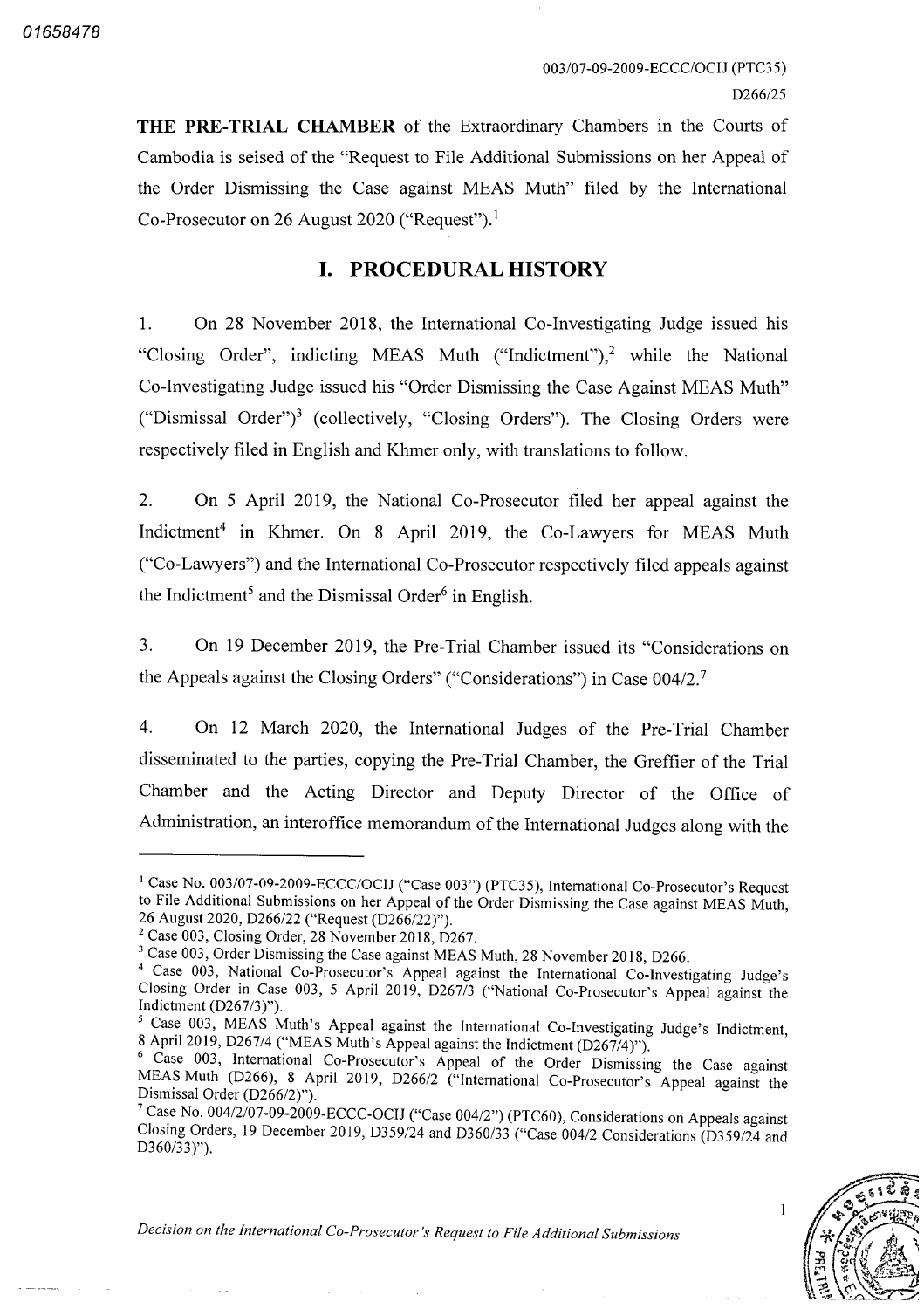appended Annexes related to the events within the Chamber since the issuance of the Considerations in Case  $004/2$ , clarifying that the Pre-Trial Chamber has taken all the required administrative actions to transfer the Closing Order (Indictment) and the Case File  $004/2$  to the Trial Chamber.<sup>8</sup>

 $5<sub>1</sub>$ On 16 March 2020, the President of the Pre-Trial Chamber issued an interoffice memorandum asserting that only the unanimously decided portion of the Considerations shall have applicable effect.<sup>9</sup>

6. On 26 March 2020, the Co-Lawyers filed "MEAS Muth's Request for Clarification of the Pre Trial Chamber's Considerations on Appeals against Closing Orders in Case 004/2" ("Request for Clarification"), pleading the Pre-Trial Chamber to (i) find the Request admissible and (ii) provide requested clarification concerning the Chamber's Considerations 10

 $7<sub>1</sub>$ On 3 April 2020, the Judges of the Trial Chamber issued a joint public statement concerning Case  $004/2$  stating that it has no access to Case  $004/2$  without notification and transfer to the Trial Chamber ("Trial Chamber's Statement").<sup>11</sup> While the International Judges of the Trial Chamber considered that, under these unique circumstances, an argument could be made that their Chamber holds "inherent authority" to address certain matters, the National Judges stated that the matter was closed before the Pre-Trial Chamber and that "there will not be a trial of AO An now or in the future."<sup>12</sup>

On 7 May 2020, the Co-Lawyers filed "MEAS Muth's Supplement to His 8. Appeal against the International Co-Investigating Judge's Indictment" ("Supplement") requesting the Pre-Trial Chamber to (i) find the Supplement

<sup>&</sup>lt;sup>11</sup> ECCC Press Release, "Statement of the Judges of the Trial Chamber of the ECCC Regarding Case 004/2 Involving AO An", 3 April 2020 ("Trial Chamber's Statement"). <sup>12</sup> Trial Chamber's Statement.



 $\overline{2}$ 

<sup>&</sup>lt;sup>8</sup> Case 004/2, Interoffice Memorandum of the International Judges Kang Jin BAIK and Olivier BEAUVALLET, 12 March 2020, D359/36 and D360/45.

<sup>&</sup>lt;sup>9</sup> Case 004/2, Interoffice Memorandum issued by Judge PRAK Kimsan, President of the Pre-Trial Chamber, 16 March 2020, D359/37 and D360/46.

<sup>&</sup>lt;sup>10</sup> Case 003, MEAS Muth's Request for Clarification of the Pre-Trial Chamber's Considerations on Appeals against Closing Orders in Case 004/2, 26 March 2020, D266/19 and D267/24 ("Request for Clarification ( $D266/19$  and  $D267/24$ )").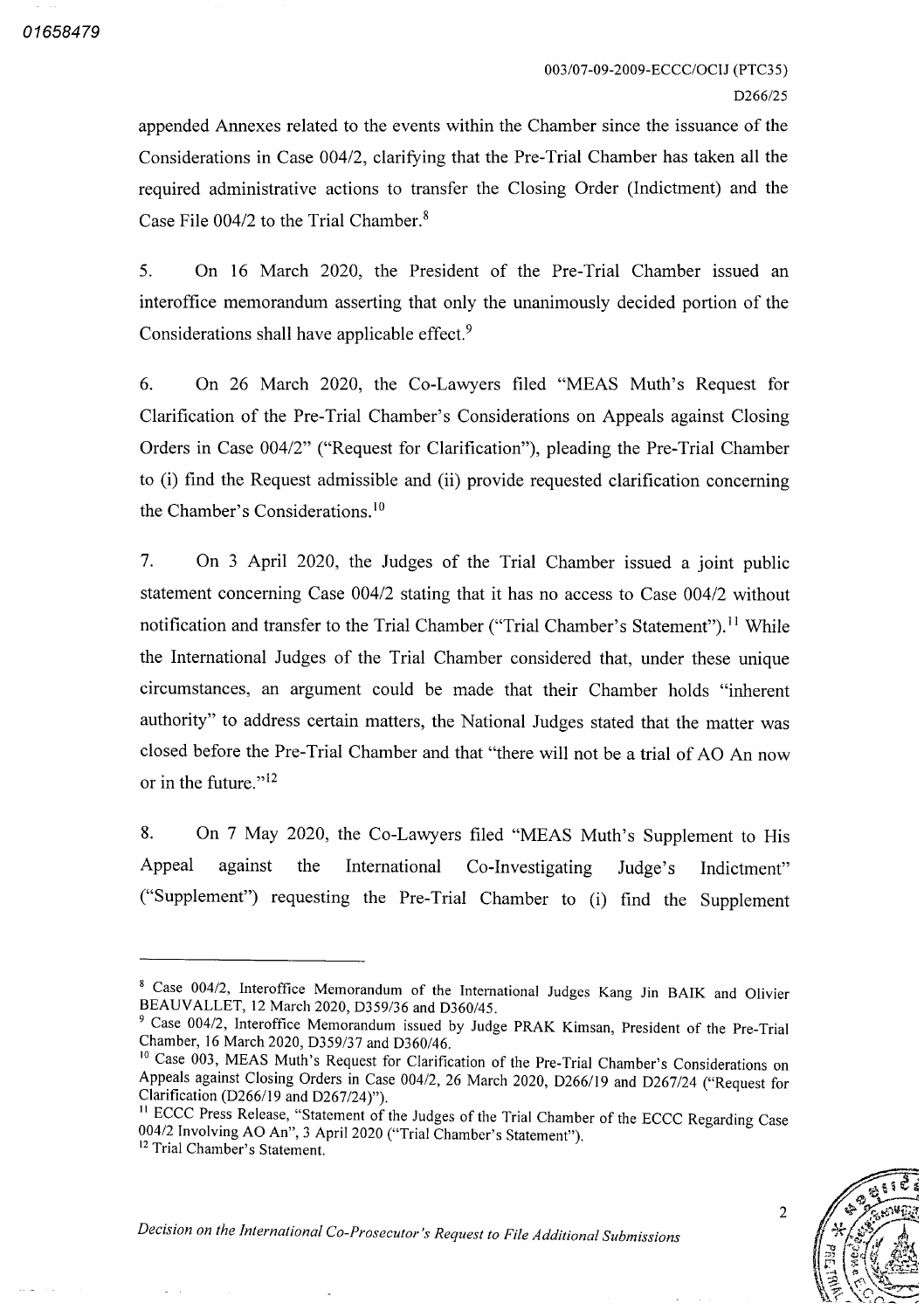admissible; (ii) declare the Closing Orders in Case  $003$  null and void; and (ii) permanently stay the proceedings in Case 003 13

9. On 10 August 2020, the Supreme Court Chamber issued its "Decision on the International Co Prosecutor's Immediate Appeal of the Trial Chamber's Effective Termination of Case 004/2" ("Supreme Court Chamber Decision in Case 004/2"), dismissing on its merits the Immediate Appeal, which was filed on 4 May 2020,<sup>14</sup> and terminating Case 004/2.<sup>15</sup>

On 26 August 2020, the International Co-Prosecutor filed the Request, petitioning the Pre-Trial Chamber to  $(i)$  find the Request admissible<sup>16</sup>; (ii) ensure that the issue raised is resolved in a way that brings the required legal certainty, clarity and finality;<sup>17</sup> (iii) and return the Case to the Co-Investigating Judges with the instructions to either issue one Closing Order or formally refer the disagreement to the Pre Trial Chamber for final resolution 18 10

11. On 7 September 2020, the Co-Lawyers filed "MEAS Muth's Response to the International Co Prosecutor's Request to File Additional Submissions on her Appeal of the Order Dismissing the Case against MEAS Muth" ("Response").<sup>19</sup> They submit in the Response that the Pre-Trial Chamber should (i) dismiss the International Co-Prosecutor's Request as inadmissible; (ii) deny the relief sought; (iii) annul the illegal Closing Orders in Case 003; and (iv) instruct the Co-Investigating Judges to seal and archive Case 003.<sup>20</sup>

<sup>20</sup> Response (D266/23), p. 12.



3

<sup>&</sup>lt;sup>13</sup> Case 003, MEAS Muth's Supplement to His Appeal against the International Co-Investigating Judge's Indictment, 5 May 2020, D267/27 ("MEAS Muth's Supplement (D267/27)").

<sup>&</sup>lt;sup>14</sup> Case 004/2, International Co-Prosecutor's Immediate Appeal of the Trial Chamber's Effective Termination of Case 004/2, 4 May 2020, E004/2/1.

<sup>&</sup>lt;sup>15</sup> Case 004/2, Decision on the International Co-Prosecutor's Immediate Appeal of the Trial Chamber's Effective Termination of Case 004/2, 10 August 2020, E004/2/1/1/2 ("Case 004/2 Supreme Court's Decision on Immediate Appeal  $(E004/2/1/1/2)$ ").

 $^{16}$  Request (D266/22), paras 9-10.

 $17 \text{ Request}$  (D266/22), paras 11-12.

<sup>&</sup>lt;sup>18</sup> Request (D266/22), paras 13-17.

<sup>&</sup>lt;sup>19</sup> Case 003, MEAS Muth's Response to the International Co-Prosecutor's Request to File Additional Submissions on Her Appeal of the Order Dismissing the Case against MEAS Muth, 7 September 2020, D266/23 ("Response (D266/23)").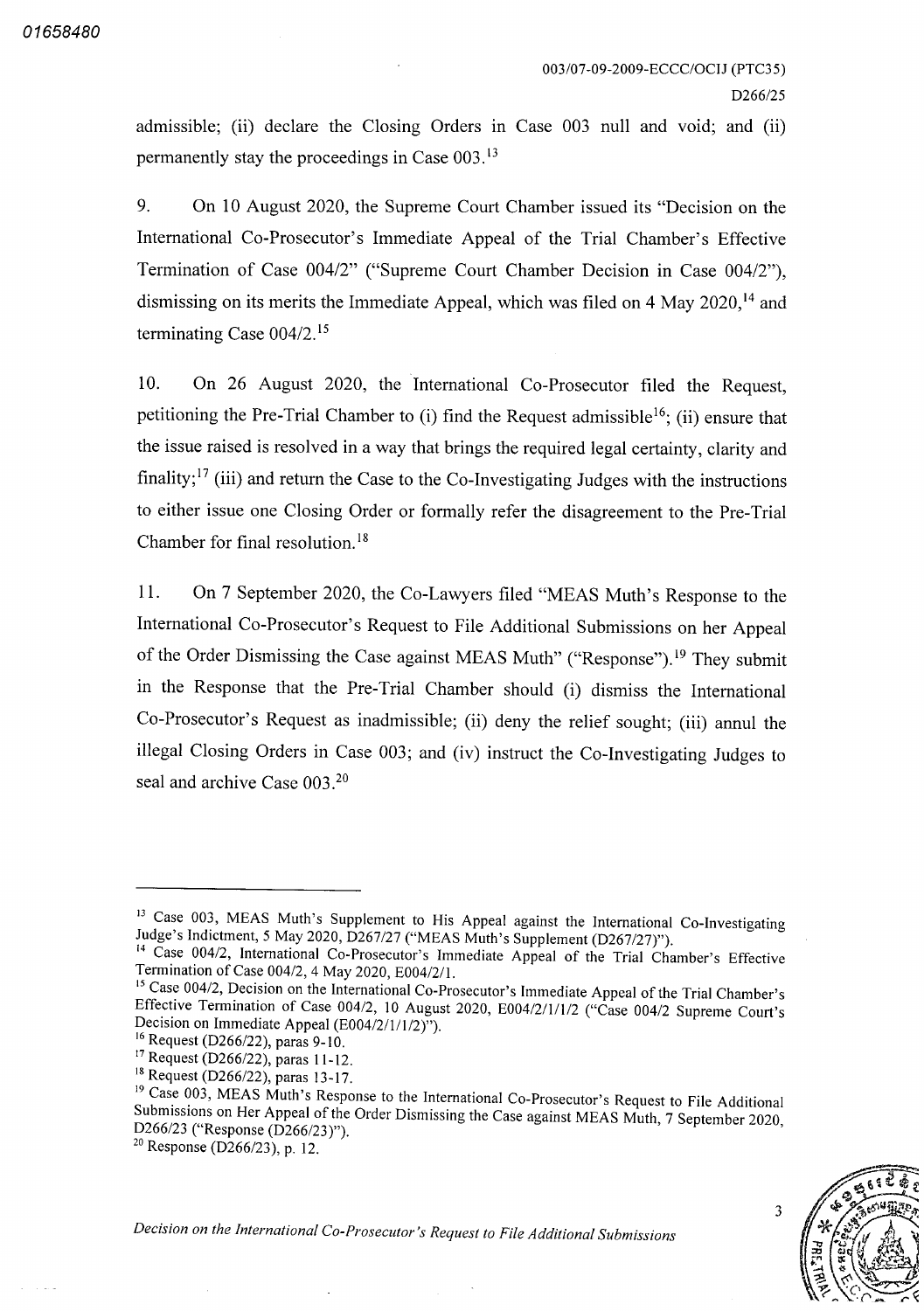#### II. SUBMISSIONS

In her Request, the International Co-Prosecutor seeks from the Pre-Trial Chamber that it: (i) finds the Request admissible<sup>21</sup>; (ii) ensures that the issue raised is resolved in a way that brings the required legal certainty, clarity and finality; $^{22}$  and (iii) returns the Case to the Co-Investigating Judges with the instructions to either issue one Closing Order or formally refer the disagreement to the Pre Trial Chamber for final resolution.<sup>23</sup> 12

Regarding the admissibility, the International Co-Prosecutor submits that her Request is admissible because the Supreme Court Chamber's Decision in Case 004 holding that neither Closing Order in Case 004/2 has legal effect, constitutes new, directly relevant, authoritative jurisprudence from the ECCC's court of final instance which could not have been foreseen and which should allow for additional arguments by the parties in Case 003.<sup>24</sup> Given that Supreme Court Chamber decisions are persuasive authority, the said Decision directly impacts the Chamber's deliberation in this Case and the Request must therefore be considered.<sup>25</sup> 13

Further, it is also admissible to comport with the mandate of the ECCC to conduct its proceedings in accordance with principles of justice and fairness<sup>26</sup> and to avoid another judicial dilemma undermining the proper administration of justice and the fundamental duty of judges to resolve the issue before them.<sup>27</sup> 14

On the merits, the International Co-Prosecutor first submits that currently there is no valid Closing Order, leaving the Case in an unjust and unacceptable judicial limbo which affords no judicial finality.<sup>28</sup> This is because, unless the Pre-Trial 15



<sup>&</sup>lt;sup>21</sup> Request (D266/22), paras 9-10.

<sup>&</sup>lt;sup>22</sup> Request (D266/22), paras 11-12.

 $^{23}$  Request (D266/22), paras 13-17.

 $^{24}$  Request (D266/22), paras 9-10.

 $\frac{25}{2}$  Request (D266/22), para.

<sup>&</sup>lt;sup>26</sup> Request (D266/22), para. 10 referring to Law on the Establishment of Extraordinary Chambers in the Courts of Cambodia for the Prosecution of Crimes Committed During the Period of Democratic Kampuchea, 10 August 2001, NS/RKM/1004/006, as amended 27 October 2004, Art. 33; Internal Rules of the Extraordinary Chambers in the Court of Cambodia (Rev.9), as revised 16 January 2015 ("Internal Rules"), Rule  $21(1)$ .

<sup>&</sup>lt;sup>27</sup> Request (D266/22), para. 10 *referring to* Case 004/2 Considerations on Closing Orders Appeals  $(D359/24$  and  $D360/33)$ , para. 122.

<sup>&</sup>lt;sup>28</sup> Request (D266/22), para. 11.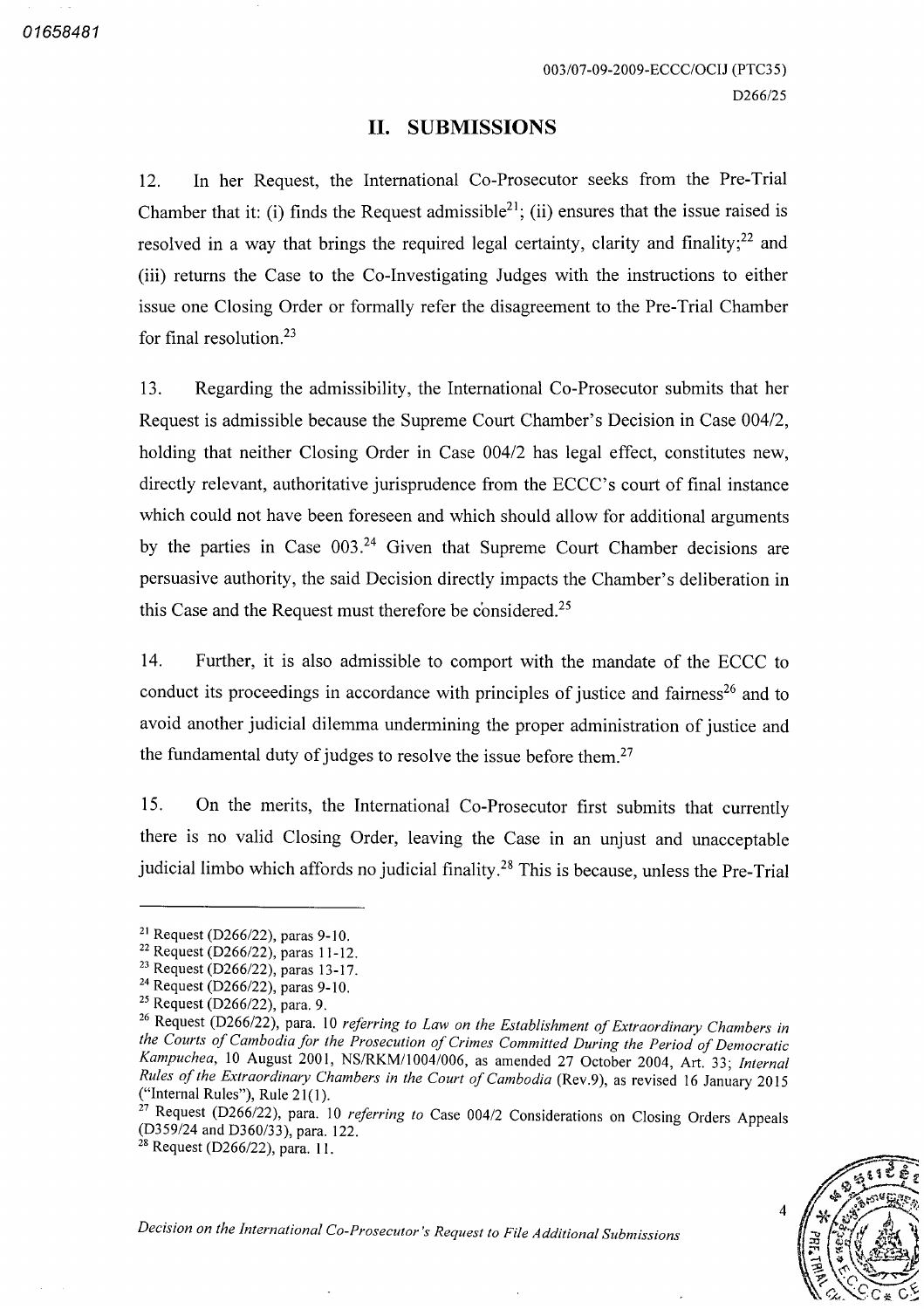003/07-09-2009-ECCC/OCIJ (PTC35) D<sub>266</sub>/25

Chamber chooses to reverse their decision it has held that the issuance of two Closing Orders was illegal and the Supreme Court Chamber subsequently rendered them to have no legal effect.<sup>29</sup> The International Co-Prosecutor emphasises the right of the Parties, the victims and the Cambodian public to a clear, certain and final judicial resolution 30

16. Second, the International Co-Prosecutor submits that the most appropriate action is to remit the Case to the Co-Investigating Judges with a short timeframe and instructions that they either issue one single Closing Order or formally refer the disagreement to the Pre-Trial Chamber for resolution<sup>31</sup> to avoid a "procedural" stalemate that would hamper the effectiveness of proceedings".<sup>32</sup>

If the Co-Investigating Judges are unable to issue one Closing Order and thus refer their disagreement to the Pre-Trial Chamber, the International Co-Prosecutor 17 argues that, as per the ECCC legal framework, the matter is to be resolved by the default position which would mean forwarding the Case File (including the Indictment) to the Trial Chamber for trial.<sup>33</sup> This would bring finality to the matter in accordance with the Supreme Court Chamber Decision in Case 004/02.<sup>34</sup>

18. Third, the International Co-Prosecutor submits that no exceptional circumstances exist which would require the Pre Trial Chamber to issue its own Closing Order.<sup>35</sup> However, if the Chamber chooses to follow this route, she argues that the same logic must be followed and the Case File (including the Indictment) must be forwarded to the Trial Chamber.<sup>36</sup> Whichever route is taken, the Pre-Trial Chamber holds a legal obligation to pronounce a legal decision on the matter in dispute.<sup>37</sup>

 $^{36}$  Request (D266/22), paras 15-16.



 $^{29}$  Request (D266/22), para. 11.

 $30^{30}$  Request (D266/22), para. 12.

 $31$  Request (D266/22), para. 13.

 $32$  Request (D266/22), para. 14.

 $^{33}$  Request (D266/22), para. 15.

<sup>&</sup>lt;sup>34</sup> Request (D266/22), para. 15 *referring to* Case 004/2 Supreme Court's Decision on Immediate Appeal (E004/2/1/1/2), para. 61.

 $\frac{35}{25}$  Request (D266/22), para. 13.

 $37$  Request (D266/22), para. 16.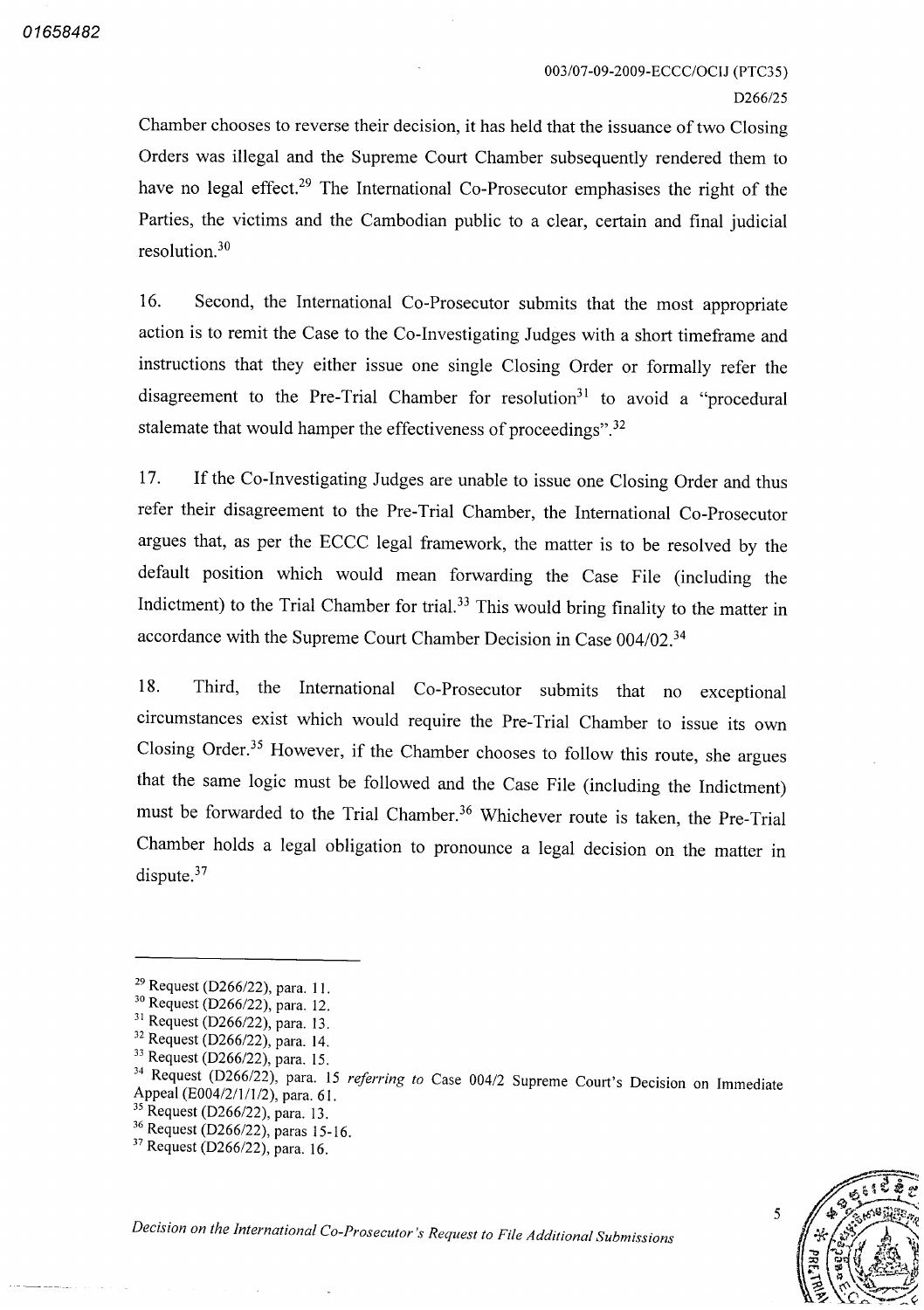19. Fourth, the International Co-Prosecutor submits that the judges resolving the instant situation should follow the persuasive jurisprudence of the Supreme Court Chamber which held that personal jurisdiction is determined solely by whether the Suspect/Charged Person was a Khmer Rouge official.<sup>38</sup> The International Co Prosecutor argues that personal jurisdiction is not an issue with regard to MEAS Muth.<sup>39</sup> She states that whether the Charged Person was among those most responsible is "[guidance to the Prosecutors and the Co-Investigating Judges] in the exercise of their independent discretion",<sup>40</sup> concluding that an abuse of discretion, not jurisdictional analysis, must be applied to resolve the issue.<sup>41</sup>

20. In their Response, the Co-Lawyers submit that the Pre-Trial Chamber should (i) dismiss the International Co-Prosecutor's Request as inadmissible; (ii) deny the relief sought; (iii) annul the illegal Closing Orders in Case 003; and (iv) instruct the Co-Investigating Judges to seal and archive Case 003<sup>42</sup> because the International Co-Prosecutor's Request is inadmissible,<sup>43</sup> the remedies advanced by the International Co-Prosecutor will not ensure certainty or finality in a timely manner,  $44$  and the International Co Prosecutor misrepresents Supreme Court Chamber jurisprudence on personal jurisdiction 45

21. First, the Co-Lawyers submit that the International Co-Prosecutor's Request is inadmissible<sup>\*</sup> because (i) the Request is untimely;<sup>47</sup> and (ii) the Request is unwarranted 48

22. Regarding the argument that the Request is untimely, the Co-Lawyers submit that (i) contrary to the International Co-Prosecutor's claim, the Supreme Court



<sup>&</sup>lt;sup>38</sup> Request (D266/22), para. 17 *referring to* Case No.001/18-07-2007-ECCC/SC, Appeal Judgement, February 2012, F28 ("Case 001 Appeal Judgement (F28)"), para. 79.

 $^{39}$  Request (D266/22), para. 17.

<sup>&</sup>lt;sup>40</sup> Request (D266/22), para. 17 quoting Case 001 Appeal Judgement (F28), paras 62-64, 74, 79.

 $41$  Request (D266/22), para. 17.

 $^{42}$  Response (D266/23), p. 12.

 $^{43}$  Response (D266/23), paras 2-11.

<sup>&</sup>lt;sup>44</sup> Response (D266/23), paras 12-27.

 $^{45}$  Response (D266/23), paras 28-30.

 $^{46}$  Response (D266/23), para.

 $^{47}$  Response (D266/23), paras

<sup>&</sup>lt;sup>48</sup> Response (D266/23), paras 8-11.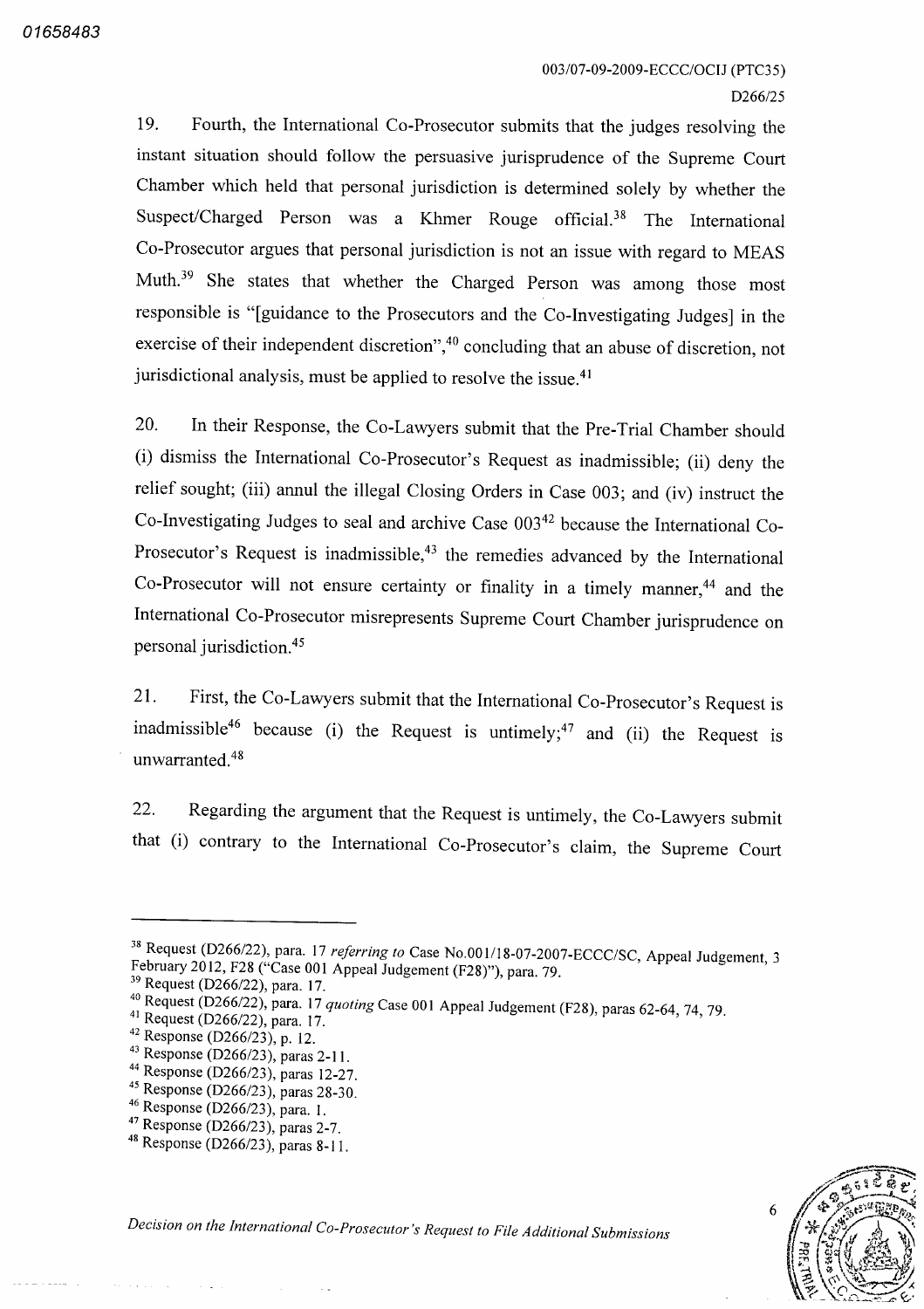Chamber Decision in Case  $004/2$  was not unforeseeable and unimaginable;<sup>49</sup> (ii) the International Co Prosecutor had multiple opportunities to address the issues linked to the resolution of Case  $003$ <sup>50</sup> (iii) the International Co-Prosecutor argued at the Hearing in Case 003 that the issuance of contradictory Closing Orders is permissible under the ECCC legal framework and that the case proceeds to trial under Internal Rule  $79(1)$  absent a Pre-Trial Chamber supermajority;<sup>51</sup> (iv) when the Defence requested clarification from the Pre Trial Chamber after its Considerations in Case 004/2 regarding the legal basis upon which the Pre-Trial Chamber Judges could separately consider the merits of illegal Closing Orders, the International Co Prosecutor maintained that the Indictment automatically seized the Trial Chamber under Internal Rules  $77(13)(b)$  and  $79(1)$ ;<sup>22</sup> (v) the International Co-Prosecutor averted that the illegal issuance of contradictory Closing Orders did not render them null and void and that the Trial Chamber must be seized when the Defence sought to supplement its Appeals in light of the Trial Chamber's Statement in Case 004/2 and the prospect of an unchallengeable Indictment hanging over MEAS Muth in perpetuity;<sup>53</sup> and (vi) the International Co-Prosecutor reverses her stance on the remedies available to the Pre Trial Chamber in the instant Case and the legality of issuing two simultaneous closing orders after over 260 days following the Pre-Trial Chamber's Considerations in Case 004/2 and after the Supreme Court Chamber Decision in Case  $004/2$ , which does not warrant additional submissions.<sup>54</sup>

23. Regarding the argument that the Request is unwarranted, the Co-Lawyers submit that (i) the International Co-Prosecutor erroneously claims that additional submissions from the Parties are warranted;<sup>55</sup> (ii) the Supreme Court Chamber unambiguously held that the Pre Trial Chamber's unanimous declaration that the issuance of contradictory Closing Orders was illegal renders them null, void, and of no legal effect, the "default positions" cannot be applied, and the Supreme Court

 $54$  Response (D266/23), para.



 $\overline{7}$ 

 $^{49}$  Response (D266/23), para.

 $^{50}$  Response (D266/23), para.

 $\frac{51}{2}$  Response (D266/23), para.

 $52$  Response (D266/23), para.

 $53$  Response (D266/23), para.

<sup>&</sup>lt;sup>55</sup> Response (D266/23), para.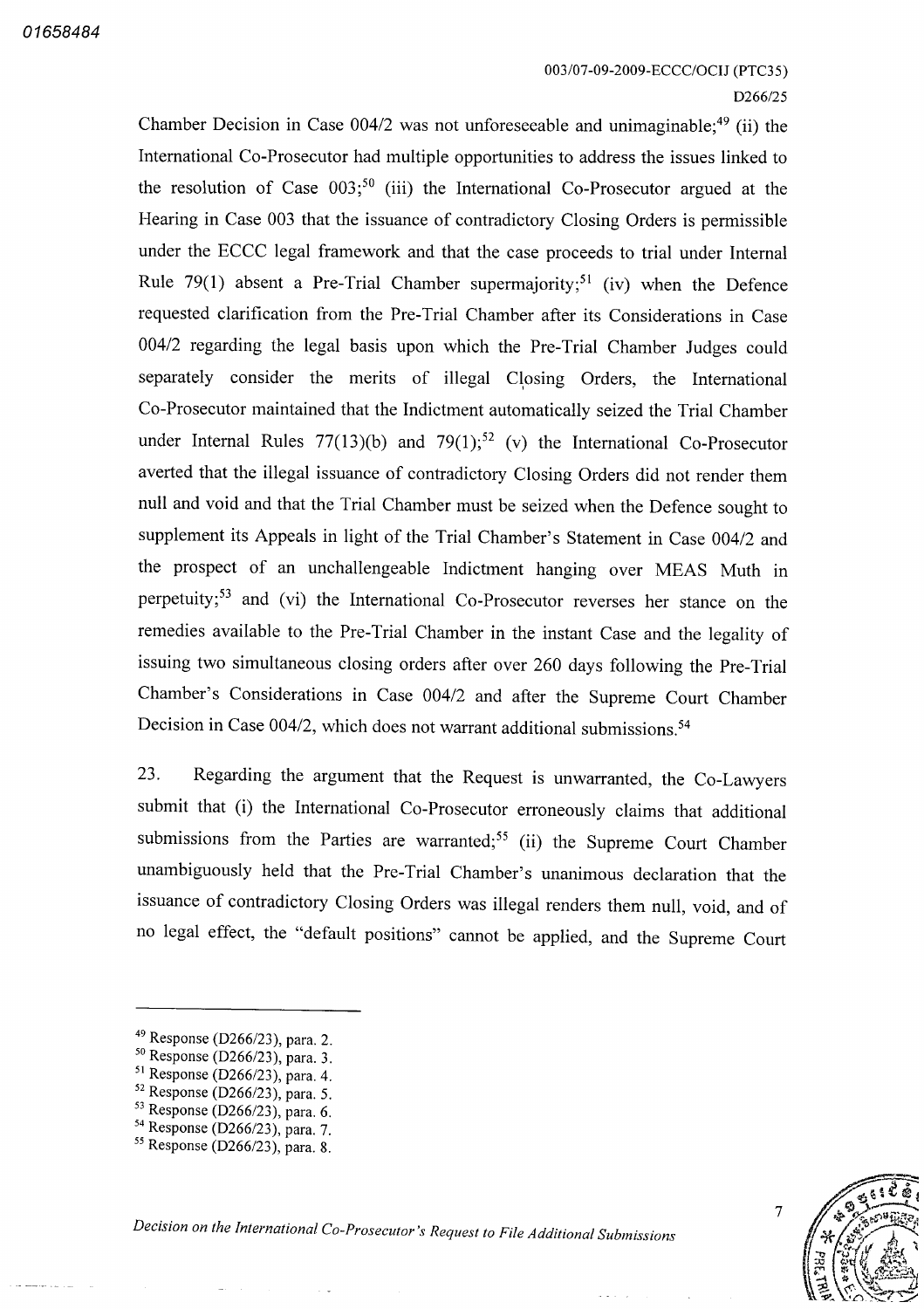#### 003/07-09-2009-ECCC/OCIJ (PTC35) D<sub>266</sub>/25

Chamber considered that the Case should be terminated;<sup>56</sup> (iii) upon the Supreme Court Chamber Decision in Case 004/2, any uncertainty is removed and granting the International Co Prosecutor's Request for further submissions would cause delay to the disposition of Case  $003$ ;<sup>57</sup> and (iv) the International Co-Prosecutor erroneously claims that her Request is admissible whereas the Supreme Court Chamber Decision in Case 004/2 raises no new issue and the Pre-Trial Chamber has been extensively briefed on the legal consequences of the illegal issuance of conflicting Closing Orders and the remedies available before that Decision was issued.<sup>58</sup>

24. Second, the Co-Lawyers assert that the remedies advanced by the International Co-Prosecutor will not ensure certainty or finality in a timely manner because (i) issuing a revised Closing Order in a timely manner is impossible;<sup>59</sup> (ii) remitting Case 003 to the Co-Investigating Judges is impracticable;<sup>60</sup> (iii) the Pre-Trial Chamber cannot order the Co-Investigating Judges to refer their disagreement to it for resolution;<sup>61</sup> and (iv) absent a valid Indictment, the "default position" cannot apply.<sup>62</sup>

25. Concerning the argument that issuing a revised Closing Order in a timely manner is impossible, the Co-Lawyers submit, *inter alia*, that (i) it is unrealistic and unsound to argue that a revised Closing Order can be issued expeditiously because the Pre-Trial Chamber Judges have irreconcilable differences on the investigation and disposition of Case  $003$ ;<sup>63</sup> and (ii) should the Pre-Trial Chamber investigate Case  $003$ it will require considerable time and resources to review the evidence in the Case File deliberate, and draft a revised closing order, which will delay the disposition of Case 003 64

26. Concerning the argument that remitting Case 003 to the Co-Investigating Judges is impracticable, the Co-Lawyers submit that (i) the International Co-Prosecutor erroneously claims that the most appropriate remedy is to remit the Case to



 $\frac{56}{12}$  Response (D266/23), para.

 $^{57}$  Response (D266/23), para. 10.

<sup>&</sup>lt;sup>58</sup> Response (D266/23), para. 11.

 $^{59}$  Response (D266/23), paras 12-15.

 $^{60}$  Response (D266/23), paras 16-21.

 $^{61}$  Response (D266/23), paras 22-23.

 $^{62}$  Response (D266/23), paras 24-27.

 $^{63}_{62}$  Response (D266/23), para. 13.

<sup>&</sup>lt;sup>64</sup> Response (D266/23), para. 14.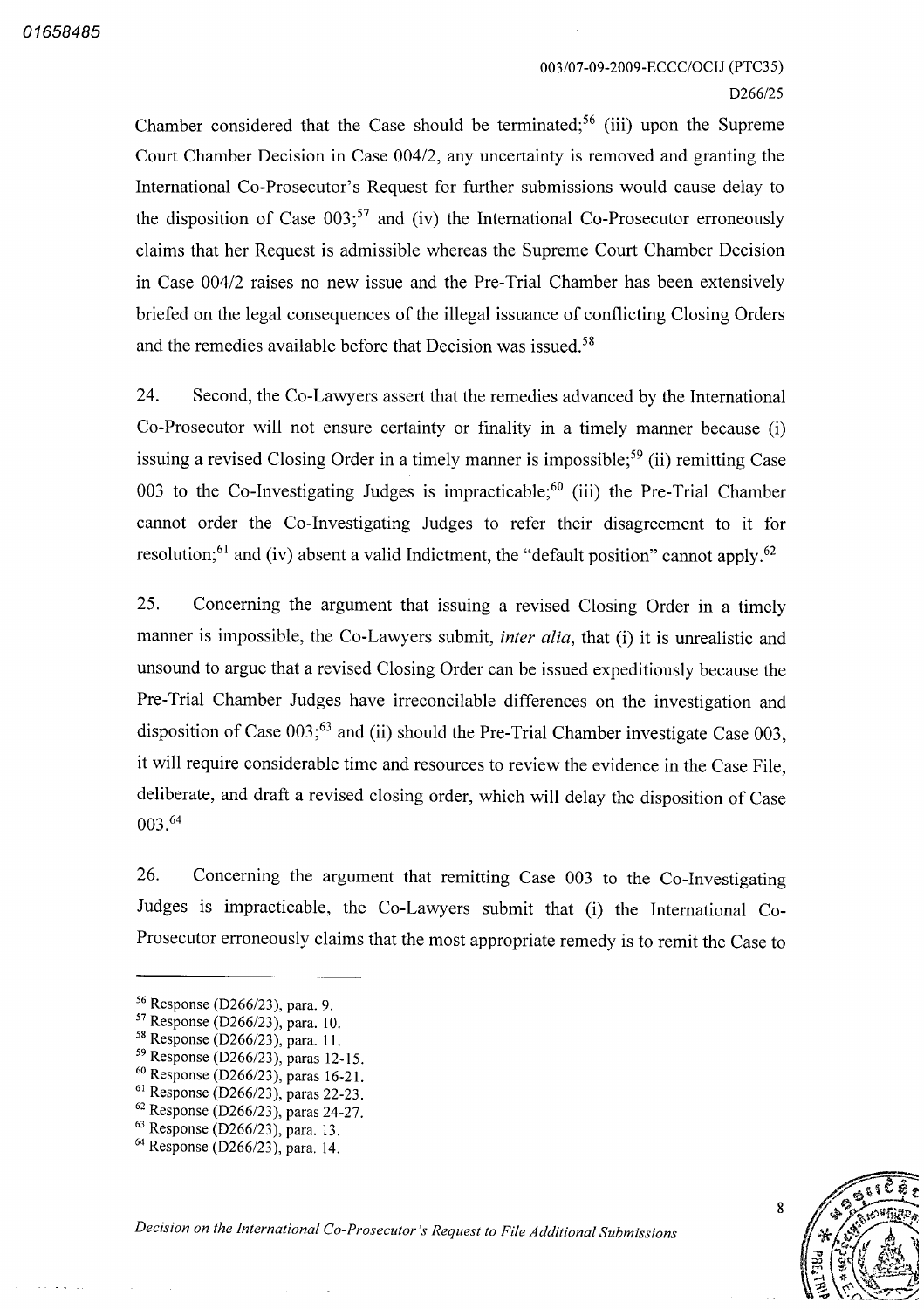#### 003/07-09-2009-ECCC/OCIJ (PTC35)

#### D266/25

the Co-Investigating Judges<sup>65</sup> since remitting Case 003 to issue a single Closing Order "with a short, set time frame" is impractical given the unique procedural history of the case;<sup>66</sup> (ii) International Co-Investigating Judge Michael BOHLANDER's new staff would necessitate training and time to familiarize with Case <sup>003</sup> which will cause delays; $67$  (iii) the Pre-Trial Chamber would also have to consider instructing National Co-Investigating Judge YOU Bunleng to review the entire Case File in a short time, including evidence amounting to thousand of documents gathered after he and the International Co-Investigating Judge BLUNK closed their investigation in 2011; $^{68}$  (iv) unless National Co-Investigating Judge YOU Bunleng is instructed to review the entire Case File, it is unrealistic for the Co-Investigating Judges to reach an agreement and cosmetic revisions to be operated on a single closing order would not solve their prior judicial dilemma;<sup>69</sup> and (v) even if the Co-Investigating Judges were to agree on common outcome, the Parties will appeal the revised Closing Order, which will cause additional delay until the Pre-Trial Chamber's ultimate disposal of the Case and if the Case is sent to trial, the trial would not commence before  $2023.^{70}$ 

<sup>27</sup> As to the argument that the Pre Trial Chamber cannot order the Co-Investigating Judges to refer their disagreement to it for resolution, the Co-Lawyers assert that (i) the International Co-Prosecutor erroneously claims that the Co-Investigating Judges must refer their disagreement to the Pre-Trial Chamber absent an agreement on a single Closing Order because the Co-Investigating Judges have the discretion to register their disagreement internally or refer it to the Pre-Trial Chamber under the ECCC legal framework and the Pre Trial Chamber's jurisprudence;<sup>71</sup> and (ii) if the Parties to the ECCC Agreement and the drafters of the Internal Rules wished for a mandatory dispute resolution mechanism, they would have agreed to this explicitly.<sup>72</sup>



 $^{65}$  Response (D266/23), para. 16.

 $D267/24$ ), paras 45-46; MEAS Muth's Supplement (D267/27), paras 33-39, D2 5/23), para.<br>6/23), para<br>5-46; MEA  $17$  and footnote 50 *referring to* Request for Clarification (D266/19 and  $67$  Response (D266/23), para. 18.

 $^{68}$  Response (D266/23), para. 19.

 $^{69}$  Response (D266/23), para. 20.

 $^{70}$  Response (D266/23), para. 21.

 $^{71}$  Response (D266/23), para. 22.

 $72$  Response (D266/23), para. 23.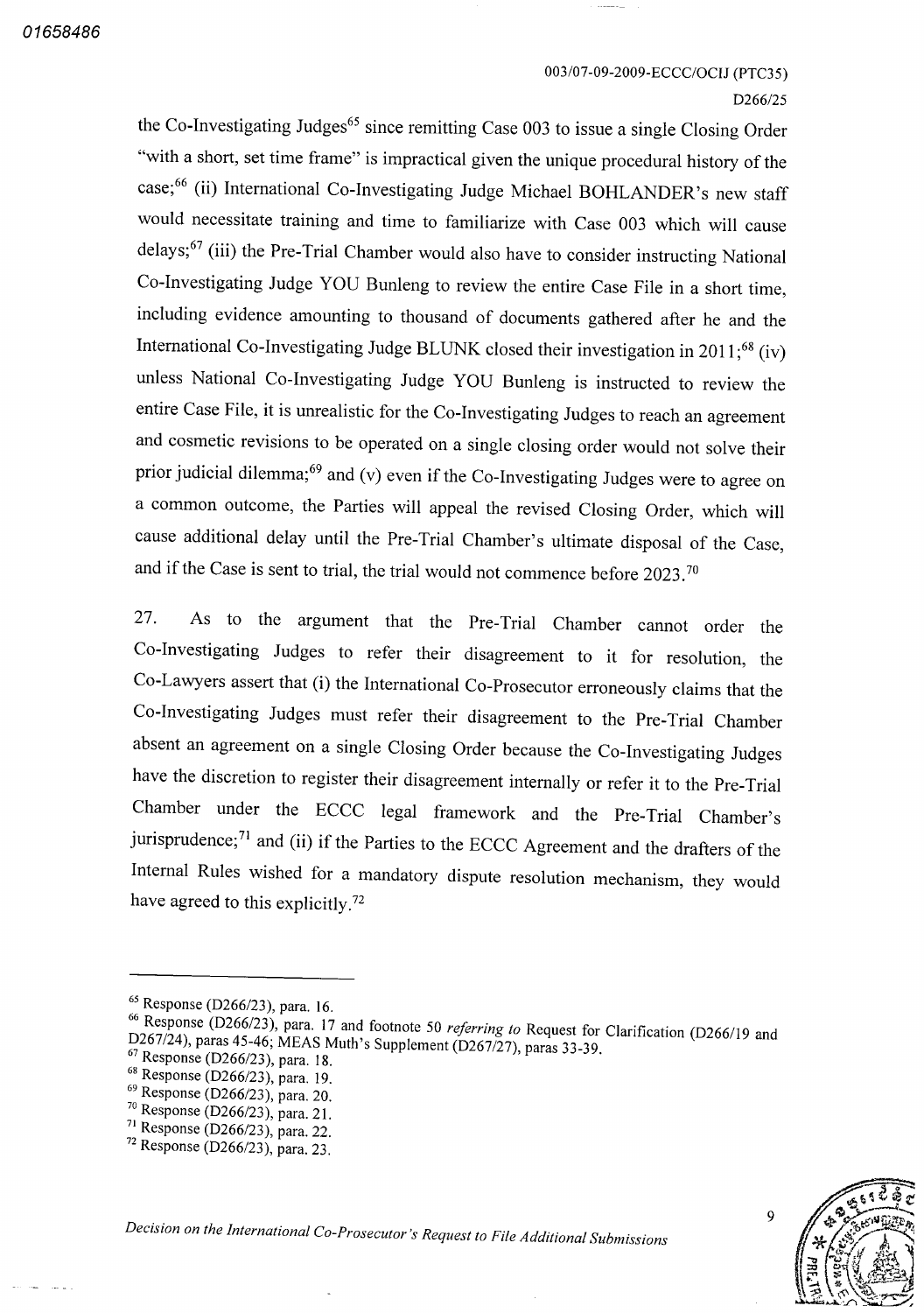Regarding their assertion that in the absence of a valid Indictment, the "default" position" cannot apply, the Co-Lawyers submit that (i) the International Co-Prosecutor erroneously claims that when the Co-Investigating Judges are unable to issue a single closing order and refer their disagreement to the Pre-Trial Chamber, the Pre Trial Chamber should resolve it by applying the "default position" and send Case 003 to trial absent a supermajority to the contrary;<sup>73</sup> (ii) the "default position" cannot apply when the Co-Investigating Judges issue contradictory Closing Orders, and this has been explained multiple times and confirmed by the Supreme Court Chamber;<sup>74</sup> (iii) the Supreme Court Chamber found that the International Co-Prosecutor's claim that the "default position" applies absent a Pre-Trial Chamber supermajority in favour of dismissal "ignores [...] the unanimous finding of the Pre-Trial Chamber that the [conflicting] Closing Orders were the results of unlawful and illegal actions", and the Supreme Court Chamber unequivocally held that a case cannot go to trial absent a valid Indictment;<sup>75</sup> and (iv) if the Co-Investigating Judges' were to refer their disagreement to the Pre-Trial Chamber, it would only lead to an absurd and timewasting exercise, because as there are no valid Closing Orders, the disagreement would become a *proposal* to issue an Indictment or a Dismissal Order, and if the Pre-Trial Chamber cannot reach a supermajority, "the investigation shall proceed."<sup>76</sup> 28

29. Lastly, the Co-Lawyers submit that the International Co-Prosecutor misrepresents the Supreme Court Chamber jurisprudence on personal jurisdiction because (i) the International Co-Prosecutor erroneously claims that personal jurisdiction is not at issue in the instant  $Case;^{77}$  (ii) the Supreme Court Chamber found that both categories of Khmer Rouge officials under the jurisdiction of the ECCC must be "[...] among those most responsible", and while the Supreme Court Chamber found that whether a Charged Person is "most responsible" is for the Co-Prosecutors and the Co-Investigating Judges to decide, it does not remove the requirement that this decision be based on "well-settled legal principles"  $;^{78}$  and (iii) the International Co Prosecutor's interpretation of personal jurisdiction belies the ECCC legal



10

<sup>&</sup>lt;sup>73</sup> Response (D266/23), para. 24.

<sup>&</sup>lt;sup>74</sup> Response (D266/23), para. 25.

<sup>&</sup>lt;sup>75</sup> Response (D266/23), para. 26.

<sup>&</sup>lt;sup>76</sup> Response (D266/23), para. 27.

<sup>&</sup>lt;sup>77</sup> Response  $(D266/23)$ , para. 28 and footnote 84 *referring to* Request (D266/22), para. 17.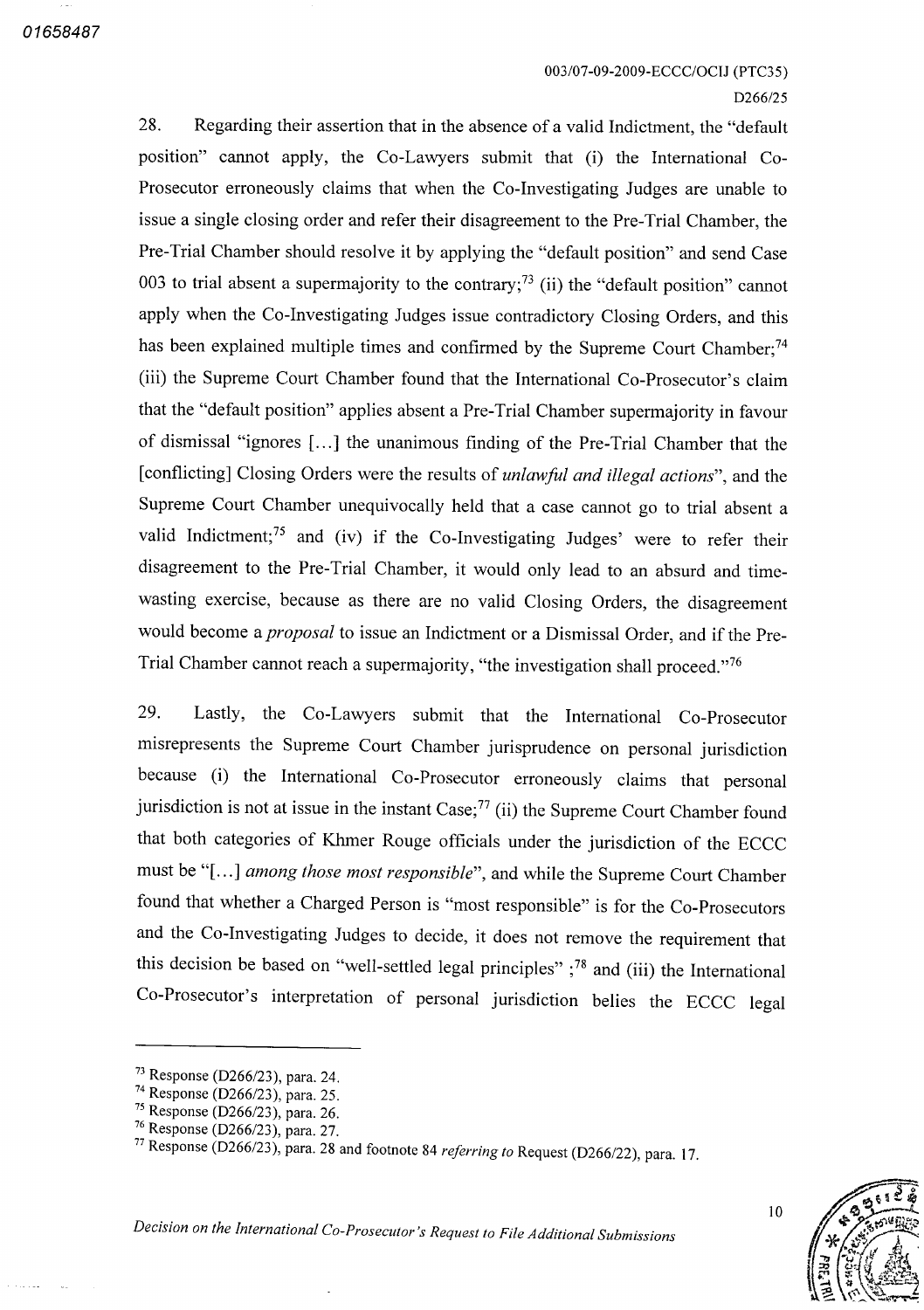framework and jurisprudence as well as her own Final Submission since personal jurisdiction has never hinged solely upon the Charged Person being a Khmer Rouge official.<sup>79</sup>

### III. DISCUSSION

The Pre-Trial Chamber is seised with the Appeals against the two conflicting Closing Orders in Case 003.<sup>80</sup> The proceedings, in this Case, are now closed and the Pre-Trial Chamber examines the arguments of the Parties and deliberates on the Appeals pursuant to Internal Rule 77 30

At the outset, the Pre-Trial Chamber considers that the issuance of a decision by the Supreme Court Chamber in a different proceeding bears no direct impact on the pending Case, particularly in light of the Pre-Trial Chamber's position as the sole and ultimate jurisdiction for pre trial matters 81 31

The Pre-Trial Chamber notes that the principles of justice and fairness have been strictly respected in this Case as the Appeals have been extensively briefed by written submissions and orally argued by the Parties during a three-day Hearing.<sup>82</sup> 32

<sup>33</sup> As to the speculation that the instant Case could lead to "another judicial dilemma undermining the proper administration of justice and the fundamental duty of judges to resolve the issue before them<sup>", 83</sup> the Pre-Trial Chamber recalls its constant position that it does not rule on the basis of conjectures 84

<sup>80</sup> National Co-Prosecutor's Appeal against the Indictment (D267/3); MEAS Muth's Appeal against the Indictment (D267/4); International Co-Prosecutor's Appeal against the Dismissal Order (D266/2).

 $\frac{83}{10}$  Request (D266/22), para. 10.

<sup>&</sup>lt;sup>84</sup> See, e.g., Case No. 004/07-09-2009-ECCC/OCIJ (PTC11), Decision on YIM Tith's Appeal against the Decision Denying his Request for Clarification, 13 November 2014, D205/1/1/2, para. 8; ne Beelsion Bellying ins Request for Clarification, 13 November 2014, D205/1/1/2, para.<br>Case No. 002/19-09-2007-ECCC/OCIJ (PTC01), Decision on Civil Party Participation in Provisic Detention Appeals, 20 March 2008, C11/53, para. 48. on Civil Party Participation in Provisional



11

 $7^8$  Response (D266/23), para. 29.

 $^{79}$  Response (D266/23), para. 30.

 $s_1$  See, e.g., Internal Rules 73, 76(4), 77(13), 72(4)(d). See also Case 004/2 Considerations on Closing Orders Appeals (D359/24 and D360/33), para. 49.

<sup>24</sup> October 2019, D266/12. der for the Pre-Trial Chamber's Hearing on Appeals against Closing Orders,